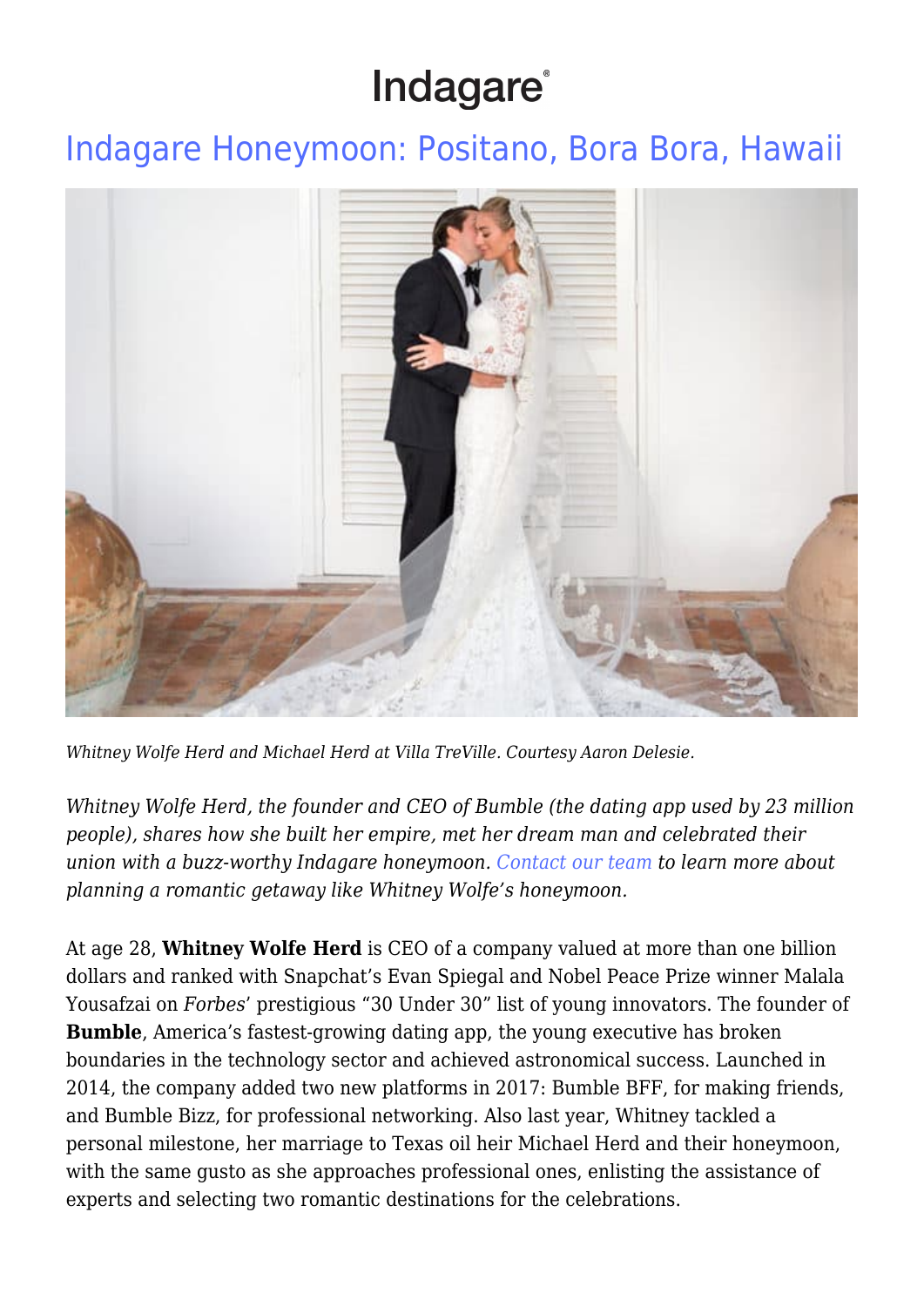Having met while vacationing in [Aspen](https://www.indagare.com/destination/north-america/us-west/aspen/), Whitney and Michael thought it fitting to travel for their wedding. So they mapped out the ideal weekend at [Villa TreVille](https://www.indagare.com/destinations/europe/italy/amalfi-coast/positano/hotels/villa-treville), in [Positano](https://www.indagare.com/destination/europe/italy/amalfi-coast/), Italy, with the help of planner Diana Sorensen and wedding stylist and Indagare member Cynthia Cook Smith. Sorenson and Smith conjured up lemon grove dinners, candlelit boat rides and Aperol Spritz–fueled evenings culminating in a wedding ceremony on a cliff overlooking the sea and a night of dancing (and pasta).

The newlyweds then departed for their honeymoon, planned by Indagare to include stays at the [Four Seasons Bora Bora;](https://www.indagare.com/destinations/oceania-pacific/south-pacific/bora-bora-south-pacific/hotels/four-seasons-bora-bora) the [Brando](https://www.indagare.com/destinations/oceania-pacific/south-pacific/bora-bora-south-pacific/hotels/the-brando) resort, in [French Polynesia](https://www.indagare.com/destination/oceania-pacific/south-pacific/french-polynesia/); and the [Four Seasons Maui](https://www.indagare.com/destinations/north-america/hawaii/hawaii-maui/southwest-wailea-kihei/hotels/four-seasons-resort-maui), in [Hawaii](https://www.indagare.com/destination/north-america/hawaii/). When they weren't snorkeling, swimming with sharks and enjoying spa treatments, the couple dined at top restaurants and drank in their romantic surroundings. Get an inside look at Whitney's stunning Indagare honeymoon and how one of the U.S.'s busiest women planned her destination wedding.



Courtesy Le Sirenuse

#### **What inspired your choice of Positano for your wedding?**

After we got engaged, we visited Italy and fell in love with Positano. We just knew it would be the perfect place to get married. Plus, it was an unforgettable experience for our friends and family. We wanted to give our guests the most authentic Italian experience possible, and we tried to integrate the local culture into each part of the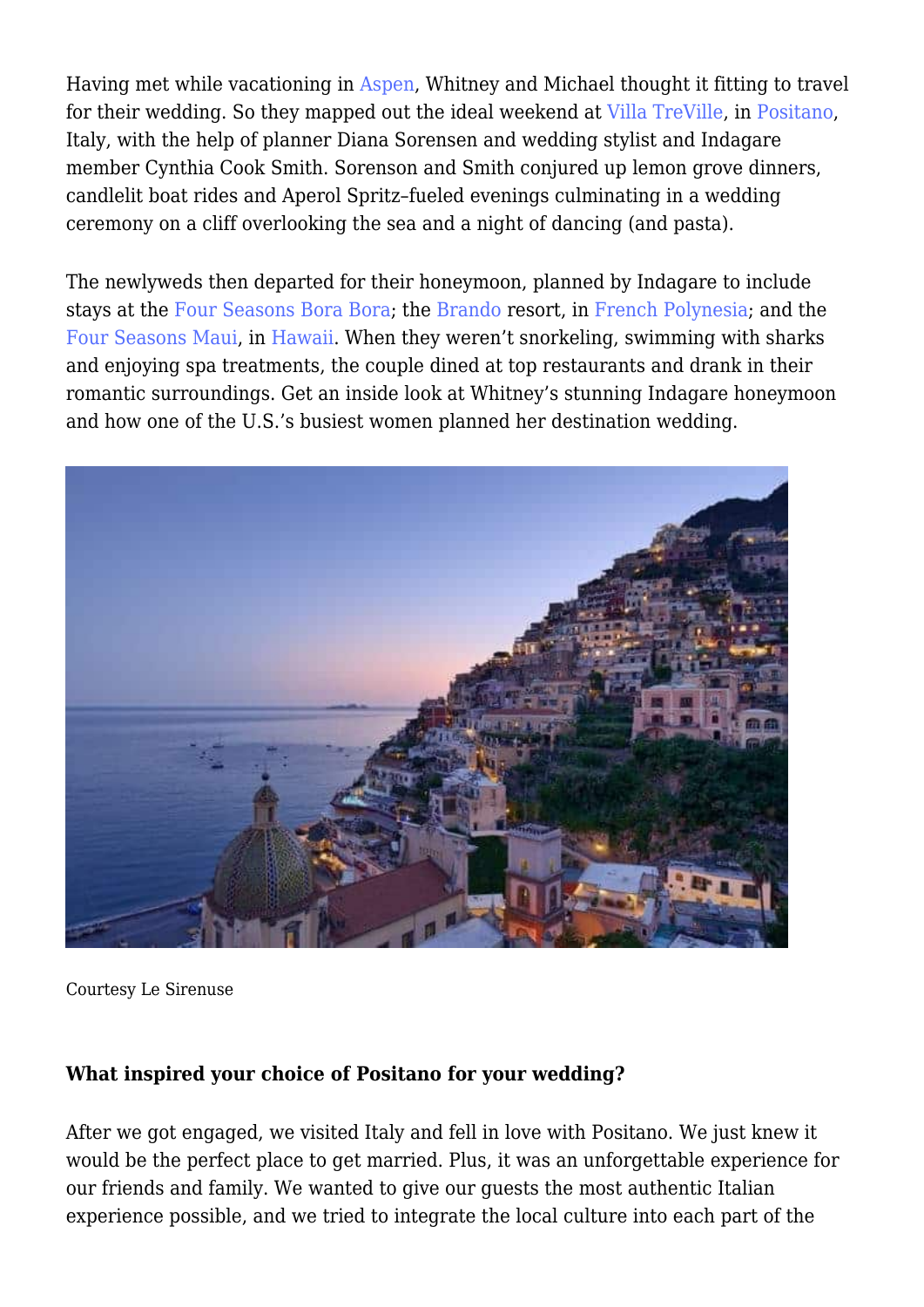celebration, from the menus to the décor.

#### **How did you pick a beach-themed honeymoon?**

We were coming from our whirlwind wedding and looking for the ideal place to unwind, where we could take in the sun and swim. Our favorite moments were just relaxing and appreciating each other in such beautiful locations.

#### **Related:** [Indagare Picks: Romantic Hotels](https://www.indagare.com/destinations/world/articles/indagare-picks-romantic-hotels)



Courtesy the Brando

#### **The Brando is one of Indagare's all-time favorite properties. What was your favorite thing about it?**

Everything about the Brando is incredible. From the moment we arrived, we had no doubt that we had picked the right place for our honeymoon. The service was incredible, the food was amazing, and the weather was perfect. I was blown away by the natural beauty at every turn. It also felt very secluded and private, which was so relaxing.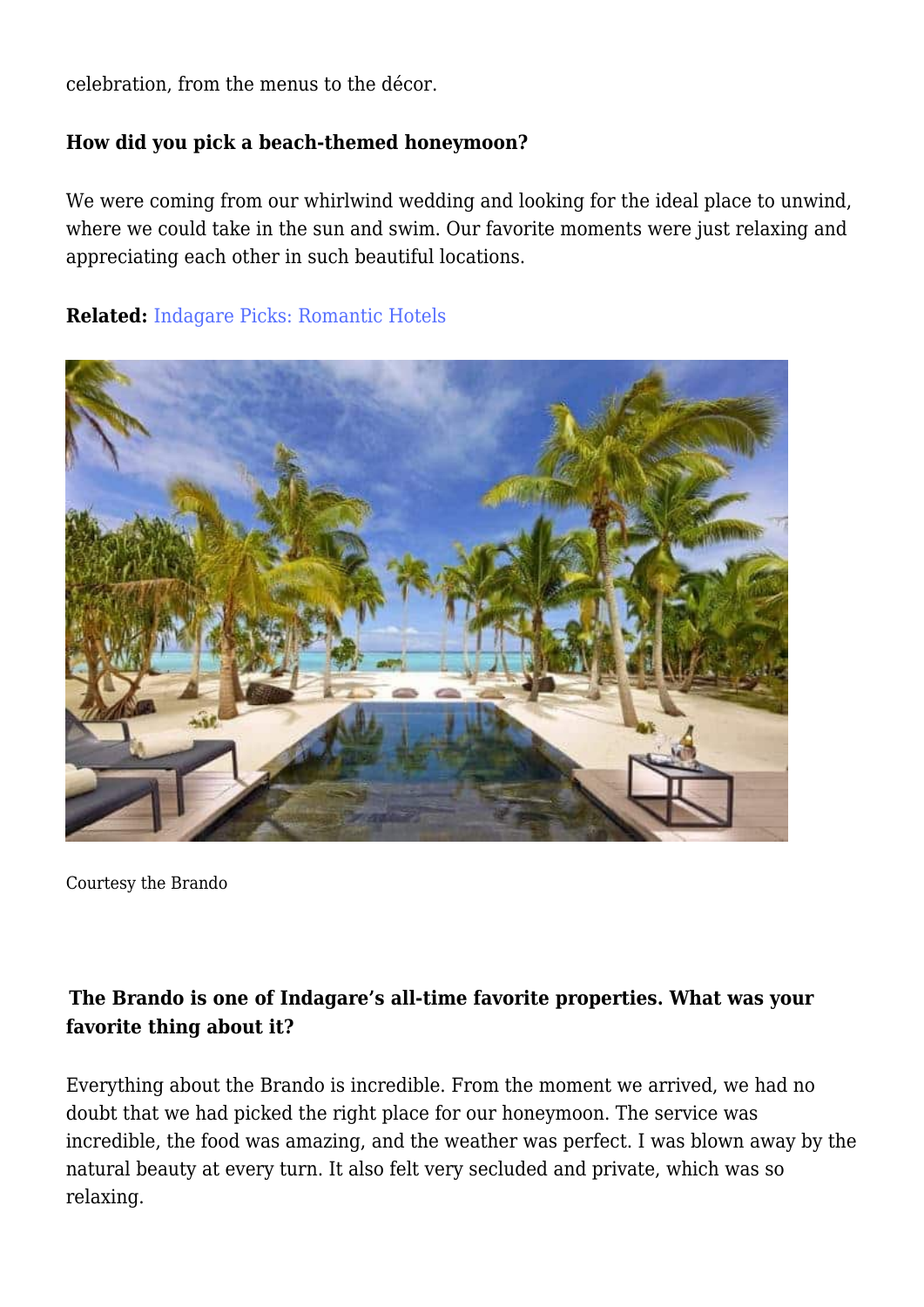#### **What was a typical day like at the Brando?**

We would wake up, have coffee and read the newspaper on our patio overlooking the ocean. After having fresh fruit for breakfast, we would head to the beach to get some sun and swim in the ocean. In the afternoon, we would hike, go snorkeling or head to the spa before going back to our villa to relax, soak up the sun and take a swim before getting ready for the evening. It became a routine to go to Te Manu Bar for a few predinner drinks and stargazing. It was such a romantic setting!

**Related**: [Zika-Free Beach Destinations](https://www.indagare.com/destinations/world/articles/top-10-zika-free-beach-vacations)



Courtesy the Brando, Credit Tim McKenna

#### **How did you approach your honeymoon-planning process?**

I think being flexible is important, especially since, with everything that comes with a wedding, the honeymoon is often not the top priority.

#### **Do you have any advice for other brides who need to balance their careers and wedding/honeymoon planning?**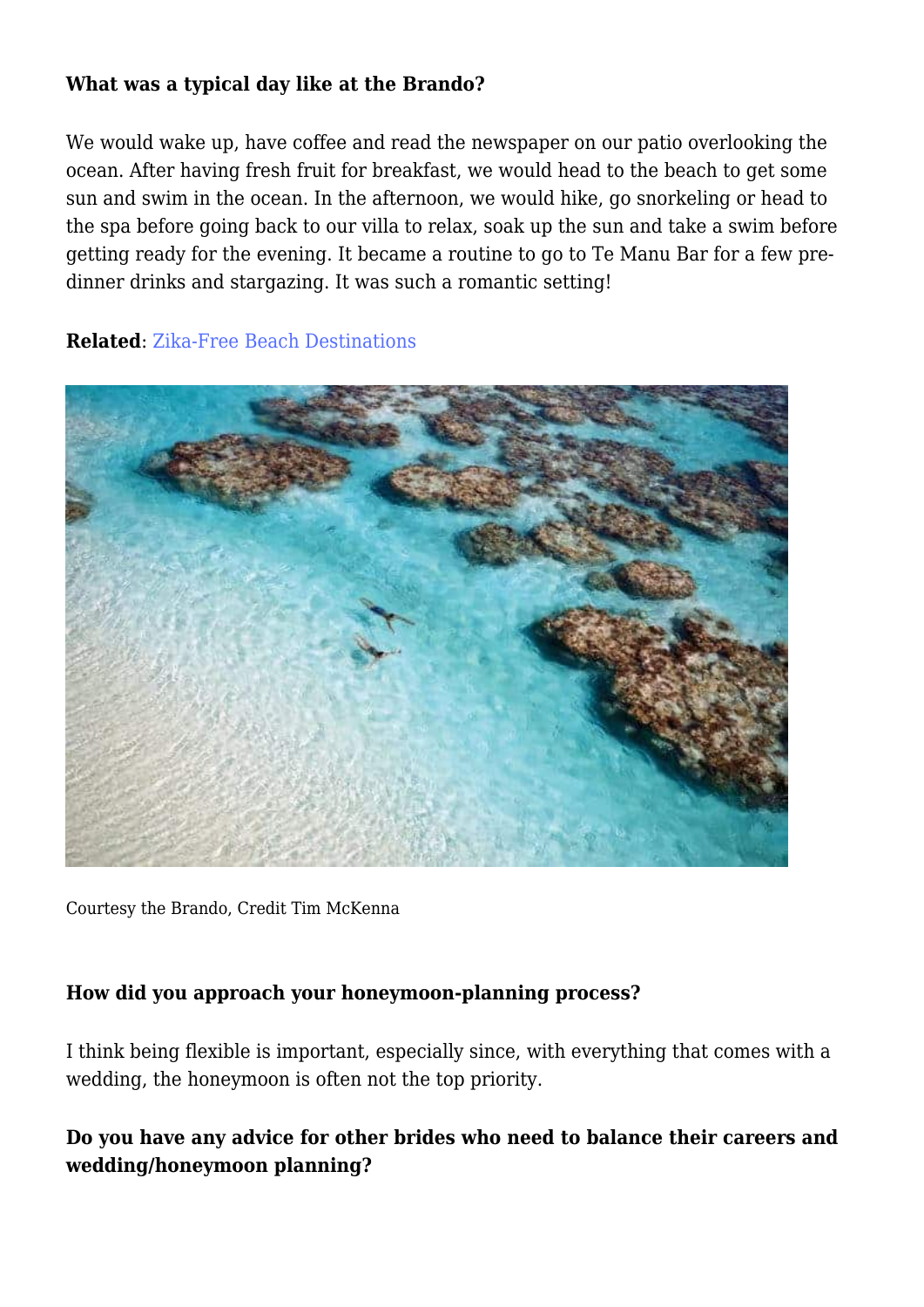Have fun with it. Don't let the planning distract from what the special day actually means. And it is okay to ask for help!

#### **Related:** [The Best of: Celebratory Destinations](https://www.indagare.com/destinations/world/articles/best-celebratory-destinations)



Courtesy [Whitney Wolfe Herd](https://www.forbes.com/sites/clareoconnor/2017/11/14/billion-dollar-bumble-how-whitney-wolfe-herd-built-americas-fastest-growing-dating-app/#7556e9cd248b)

#### **What are the five things you wouldn't travel without?**

EltaMD Sunscreen, Krewe sunglasses, plenty of swimsuits and a Bumble hat, of course!

### Whitney's Positano Hit List:

#### **Restaurants:**

- For People-Watching: [Chez Black](https://www.indagare.com/destinations/europe/italy/amalfi-coast/positano/restaurants/chez-black)
- For a Romantic Setting:[La Sponda at Le Sirenuse](https://www.indagare.com/destinations/europe/italy/amalfi-coast/positano/restaurants/la-sponda)
- For Dramatic Views: [Zass](https://www.indagare.com/destinations/europe/italy/amalfi-coast/positano/restaurants/il-san-pietros-zass)
- For Waterfront Dining: Rada
- For a Traditional Italian Feast: [La Tagliata](https://www.indagare.com/destinations/europe/italy/amalfi-coast/off-the-beaten-path-amalfi-coast/restaurants/la-tagliata)

#### **Shops:**